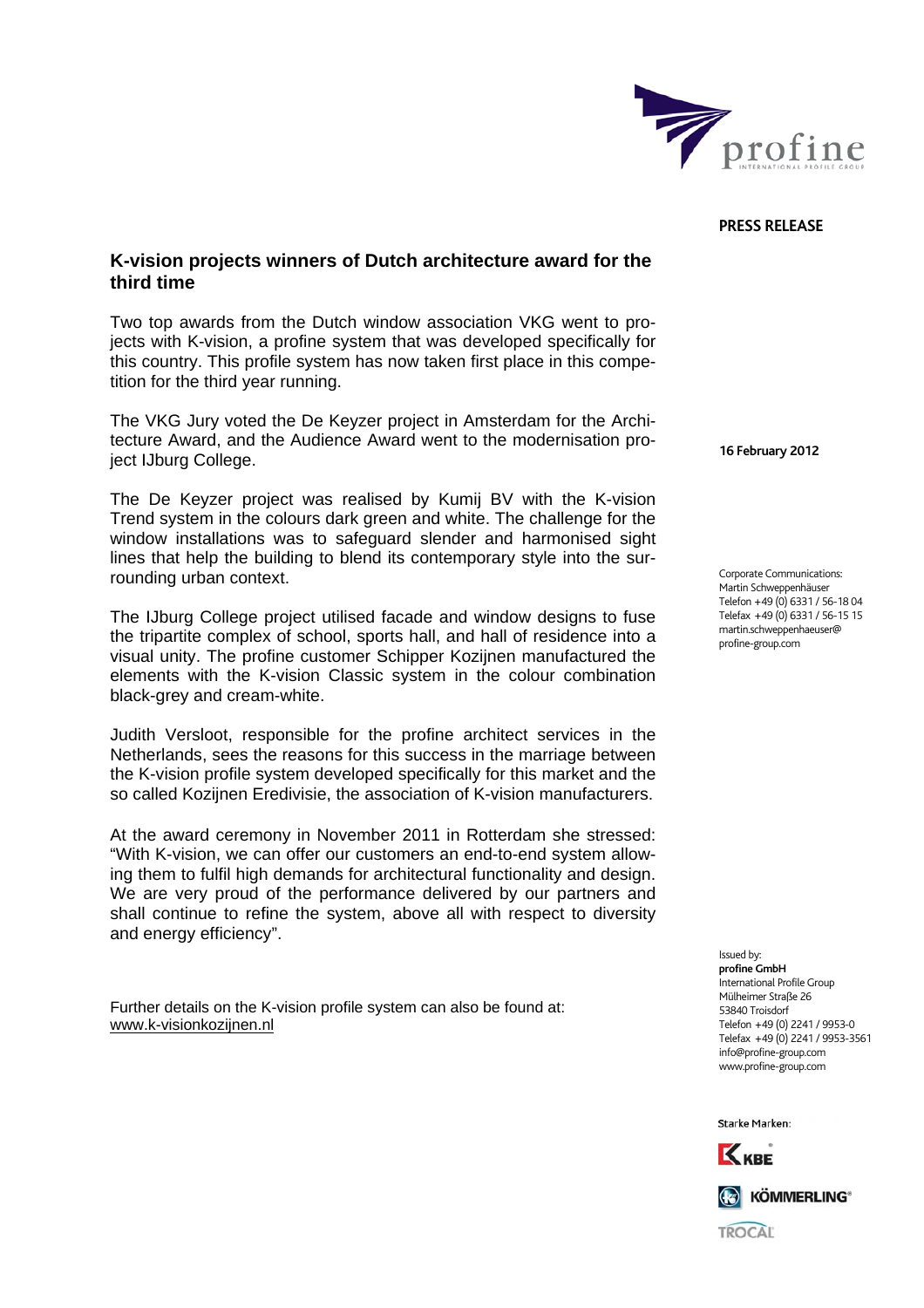



The 2011 Architecture Award from the Dutch window association VKG went to the De Keyzer project in Amsterdam. Here the profine customer Kumij BV realised K-vision windows in the colours dark green and white.



The 2011 VKG Audience Award went to the IJburg College project in Amsterdam, with K-vision windows provided in black-grey and cream-white by the company Schipper Kozijnen.

Starke Marken: